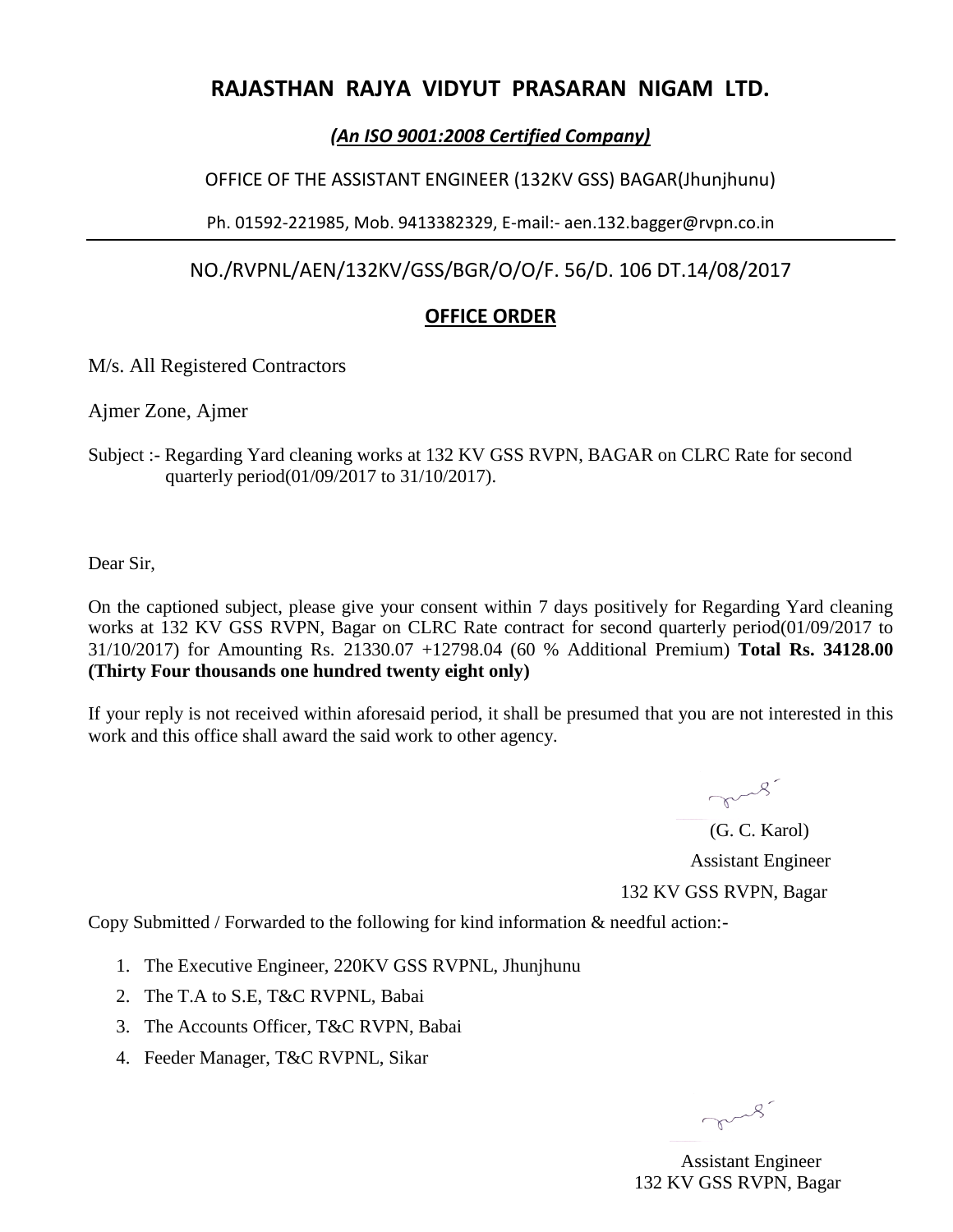# **'G' SCHEDULE PART-'A'**

**Name of Work:** CLEANING WORKS OF YARD & GENERAL CLEANING OF CONTROL ROOM, REST HOUSE, PLCC ROM & ASSOCIATED AREA AT 132KV G.S.S. BAGAR. (01/09/2017 to 31/10/2017 i.e. 61Days)

# **Name of Office:** Assistant Engineer, 132 KV GSS RVPN Bagar

|          |                                                                                                                                                                                                                                                                                                                                                               |                        |                               |                                 | Amount               | <b>BSR</b>   | Total      |
|----------|---------------------------------------------------------------------------------------------------------------------------------------------------------------------------------------------------------------------------------------------------------------------------------------------------------------------------------------------------------------|------------------------|-------------------------------|---------------------------------|----------------------|--------------|------------|
| S.<br>No | <b>Description of Work</b>                                                                                                                                                                                                                                                                                                                                    | Frequenc<br>of work    | Appro<br>$\mathsf{x}$<br>Area | <b>BSR Rate</b><br>in Rs.       | (For FY<br>$2017-18$ | Above<br>60% | Amoun<br>t |
| 1.       | General Safai Works Sweeping of the road<br>inside the Yard, Inspection path, Trench<br>cover, foundation etc. Disposal of garbage<br>so collected at a place outside GSS as fixed<br>by officer in Charge. Broom stick and other<br>items as required has to be arranged by the<br>contractor                                                                | Weekly<br>(8)          | 500<br>Sq.<br>Meter           | Rs. 4.00<br>per 100<br>Sq.Meter | 160                  | 96           | 256        |
| 2.       | General Safai Works Cleaning of the roof of<br>Control room, Rest house and other office<br>in the premises including the cleaning of<br>rain water drainage pipes. Disposal of<br>garbage so collected at a place outside GSS<br>as fixed by officer in Charge. Broom stick<br>and other items as required has to be<br>arranged by the contractor.          | Monthly<br>(2)         | 401<br>Sq.<br>Meter           | Rs. 3.60<br>per 100<br>Sq.Meter | 28.87                | 17.32        | 46.19      |
| 3.       | General Safai Works Cleaning of cable<br>trenches after removing the Trench covers<br>and Disposal of garbage so collected at a<br>place outside GSS as fixed by officer in<br>Charge. also to place the trench cover again<br>in a proper manner after adjusting cables.<br>Broom stick and other items as required has<br>to be arranged by the contractor. |                        |                               |                                 |                      |              |            |
|          | (a) Upto 0.6 meter depth trench.                                                                                                                                                                                                                                                                                                                              | Half<br>Yearly<br>(00) | 180<br>Run.<br>Meter          | Rs. 2.90<br>Per Run.<br>Meter   | 0.0                  | 0.0          | 0.0        |
|          | (b) from 0.6 to 1.2 meter depth trench.                                                                                                                                                                                                                                                                                                                       | Half<br>Yearly         | 247<br>Run.<br>Meter          | Rs. 4.50<br>Per Run.<br>Meter   | 0.0                  | 0.0          | 0.0        |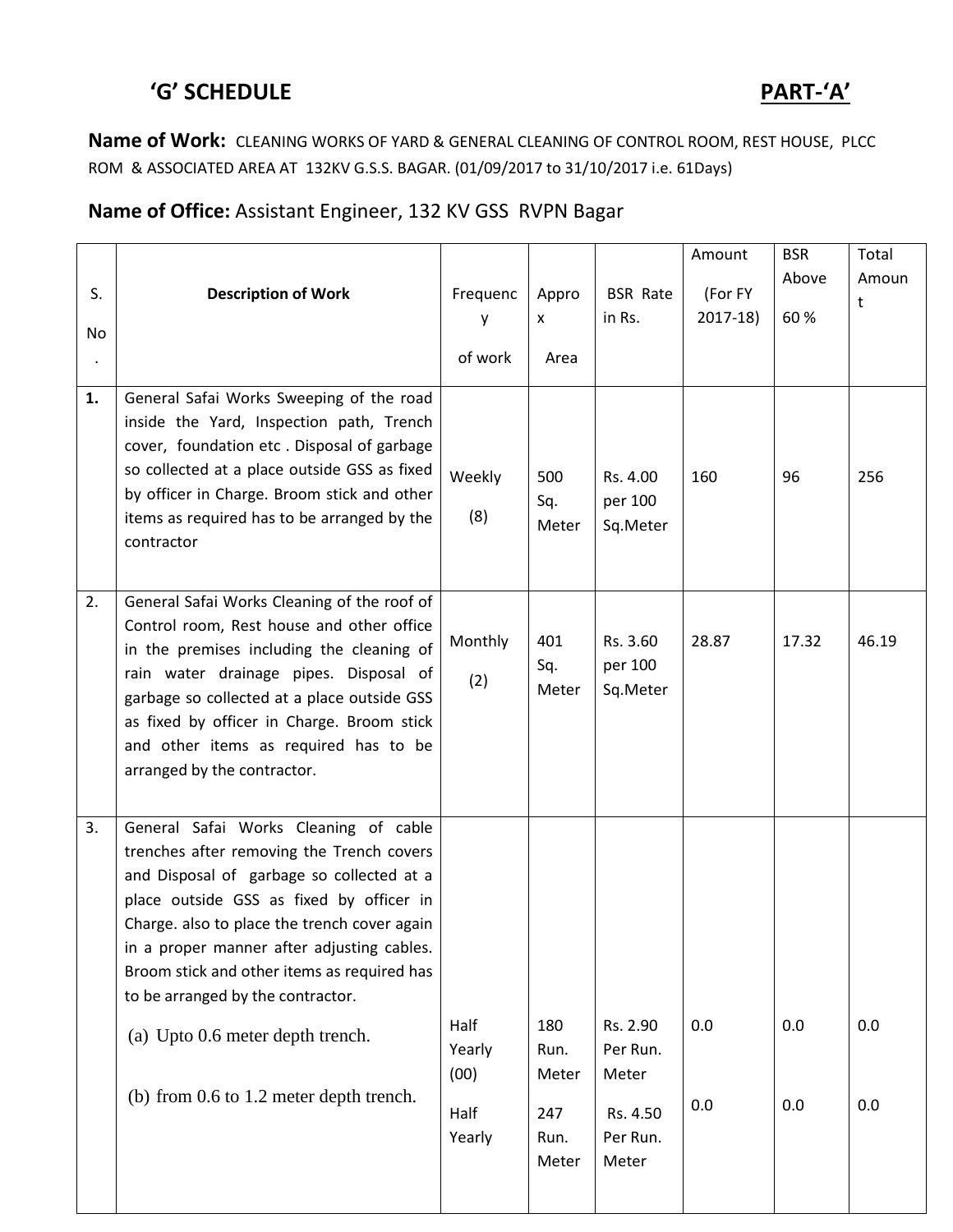| 4. | *General Safai Works, Sweeping with<br>broomstick and mopping of floor with<br>Phenyl of office premises of GSS, Control<br>room, Verandah, Staircase, PLCC room,<br>Battery room, Rest room etc.<br>*Cleaning of doors and windows (with<br>glass) etc. of all the rooms including control<br>room.<br>*Cleaning and washing of all the Toilet with<br>using phenyl/chemicals.<br>*Cleaning of webs etc. held on ceilings,<br>windows, corners etc. of control room and<br>all other rooms.<br>*Empty of dustbins of above premises.<br>* All the garbage have to be disposed of out<br>grid sub-station premises as<br>side the<br>decided by the work incharge officer. | Daily         | 335                 | Rs. 19.00                       | 3882.65 | 2329.59 | 6212.24 |
|----|----------------------------------------------------------------------------------------------------------------------------------------------------------------------------------------------------------------------------------------------------------------------------------------------------------------------------------------------------------------------------------------------------------------------------------------------------------------------------------------------------------------------------------------------------------------------------------------------------------------------------------------------------------------------------|---------------|---------------------|---------------------------------|---------|---------|---------|
|    | Note:-<br>1. Broomstick, mopper, Duster etc. required<br>are to be arranged by the contractor on his<br>own cost.                                                                                                                                                                                                                                                                                                                                                                                                                                                                                                                                                          | (61)          | Sq.<br>Meter        | per 100<br>Sq.Meter             |         |         |         |
|    | 2. Other cleaning agents like phenyl, phenyl<br>Balls, chemicals etc.shall be arranged<br>byRVPN<br>3. The payments shall be made on the basis<br>of floor area                                                                                                                                                                                                                                                                                                                                                                                                                                                                                                            |               |                     |                                 |         |         |         |
| 5  | General Safai Works General Safai Works<br>Sweeping of main road from GSS to the<br>main gate and the vacant space around it,<br>disposal of garbage so collected at a place<br>outside GSS as fixed by the office in charge.                                                                                                                                                                                                                                                                                                                                                                                                                                              | Daily<br>(61) | 350<br>Sq.<br>Meter | Rs. 3.60<br>per 100<br>Sq.Meter | 768.6   | 461.16  | 1229.76 |